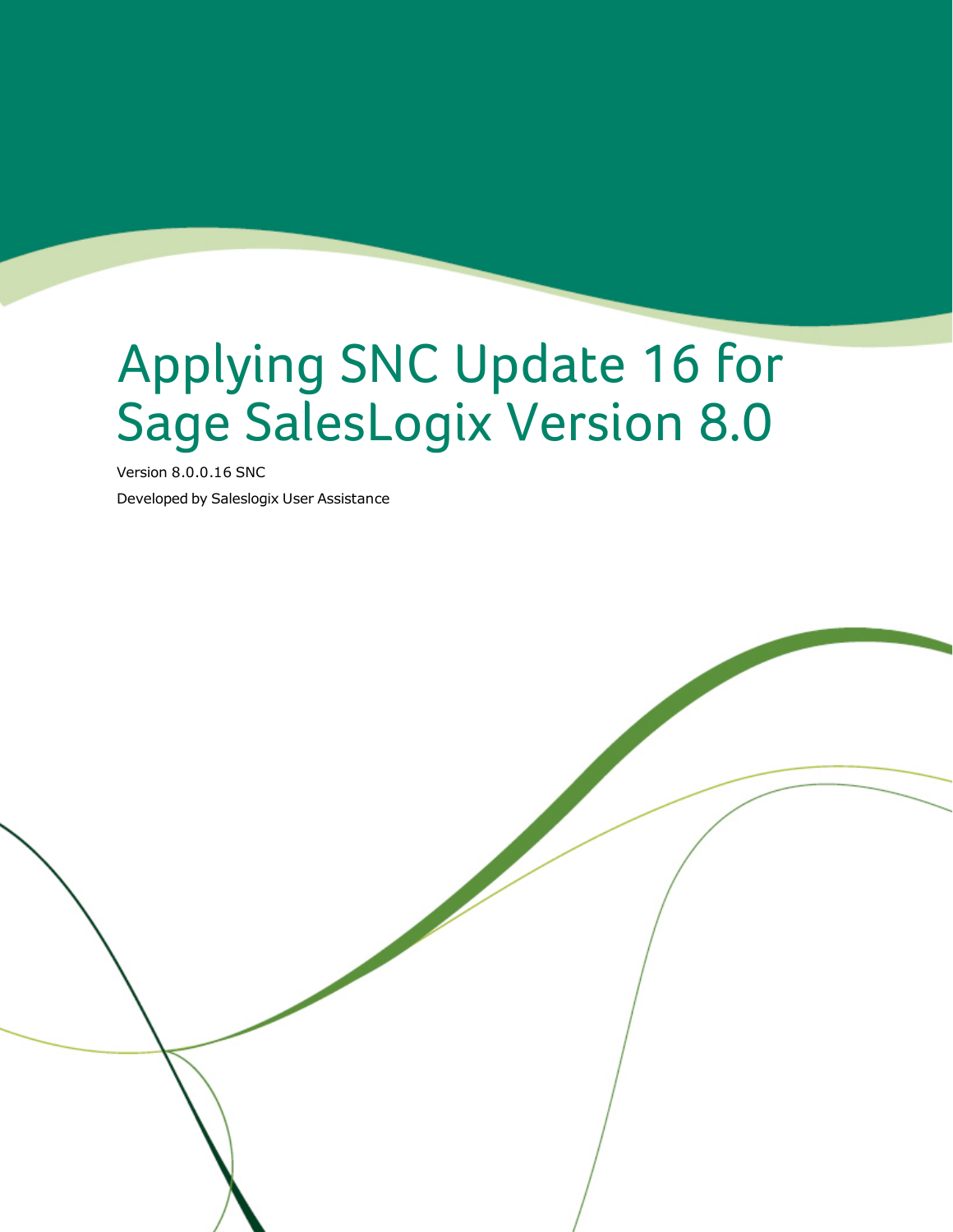# **Applying SNC Update 16 for Sage SalesLogix v8.0**

| <b>Documentation</b><br><b>Comments</b> | This documentation was developed by Saleslogix User Assistance. For content<br>revisions, questions, or comments, contact the Saleslogix writers at<br>saleslogix.techpubs@swiftpage.com.                                                                                                                                                                                                                                                                                                                                                                                                                                                                                                                                                                           |
|-----------------------------------------|---------------------------------------------------------------------------------------------------------------------------------------------------------------------------------------------------------------------------------------------------------------------------------------------------------------------------------------------------------------------------------------------------------------------------------------------------------------------------------------------------------------------------------------------------------------------------------------------------------------------------------------------------------------------------------------------------------------------------------------------------------------------|
| Copyright                               | Copyright © 1997-2014, SalesLogix N.A, LLC. All rights reserved                                                                                                                                                                                                                                                                                                                                                                                                                                                                                                                                                                                                                                                                                                     |
|                                         | This product and related documentation are protected by copyright and are<br>distributed under licenses restricting their use, copying, distribution, and<br>decompilation. No part of this product or related documentation may be reproduced<br>in any form by any means without prior written authorization of Swiftpage and its<br>licensors, if any.                                                                                                                                                                                                                                                                                                                                                                                                           |
| <b>Address</b>                          | Saleslogix<br>8800 North Gainey Center Drive, Suite 200<br>Scottsdale, AZ 85258<br><b>USA</b>                                                                                                                                                                                                                                                                                                                                                                                                                                                                                                                                                                                                                                                                       |
| <b>Version</b>                          | Version 8.0.0.16 SNC<br>2014                                                                                                                                                                                                                                                                                                                                                                                                                                                                                                                                                                                                                                                                                                                                        |
| <b>Trademarks</b>                       | Swiftpage, SalesLogix, and the Swiftpage product and service names mentioned<br>herein are registered trademarks or trademarks of Swiftpage ACT! LLC, or its<br>affiliated entities. All other trademarks are property of their respective owners.                                                                                                                                                                                                                                                                                                                                                                                                                                                                                                                  |
| <b>Disclaimer</b>                       | Saleslogix has thoroughly reviewed this manual. All statements, technical<br>information, and recommendations in this manual and in any quides or related<br>documents are believed reliable, but the accuracy and completeness thereof are not<br>guaranteed or warranted, and they are not intended to be, nor should they be<br>understood to be, representations or warranties concerning the products described.<br>Saleslogix assumes no responsibility or liability for errors or inaccuracies with<br>respect to this publication or usage of information. Further, Saleslogix reserves the<br>right to make changes to the information described in this manual at any time without<br>notice and without obligation to notify any person of such changes. |
| <b>Technical Support</b>                | Technical Support is available to Saleslogix customers with support contracts directly<br>from Sage Software or Swiftpage, and to Certified Business Partners. Calls are<br>answered during business hours, Monday through Friday, excluding holidays.<br>Current contact information is available on the web at: http://www.saleslogix.com                                                                                                                                                                                                                                                                                                                                                                                                                         |
|                                         | Partners with a valid technical support contract and a Web access code can request<br>technical support electronically on the Partner Support Portal Web site:<br>http://www.slxinternal.sagesalesLogixcloud.com/partners.                                                                                                                                                                                                                                                                                                                                                                                                                                                                                                                                          |
|                                         | Customers with a valid technical support contract and a Web access code can<br>request technical support electronically on the Customer Support Portal Web site:<br>http://www.slxinternal.sagesalesLogixcloud.com/customers.                                                                                                                                                                                                                                                                                                                                                                                                                                                                                                                                       |
|                                         | Revisions to this book are available through both Portal Web sites. Check regularly for<br>current Saleslogix product documentation.                                                                                                                                                                                                                                                                                                                                                                                                                                                                                                                                                                                                                                |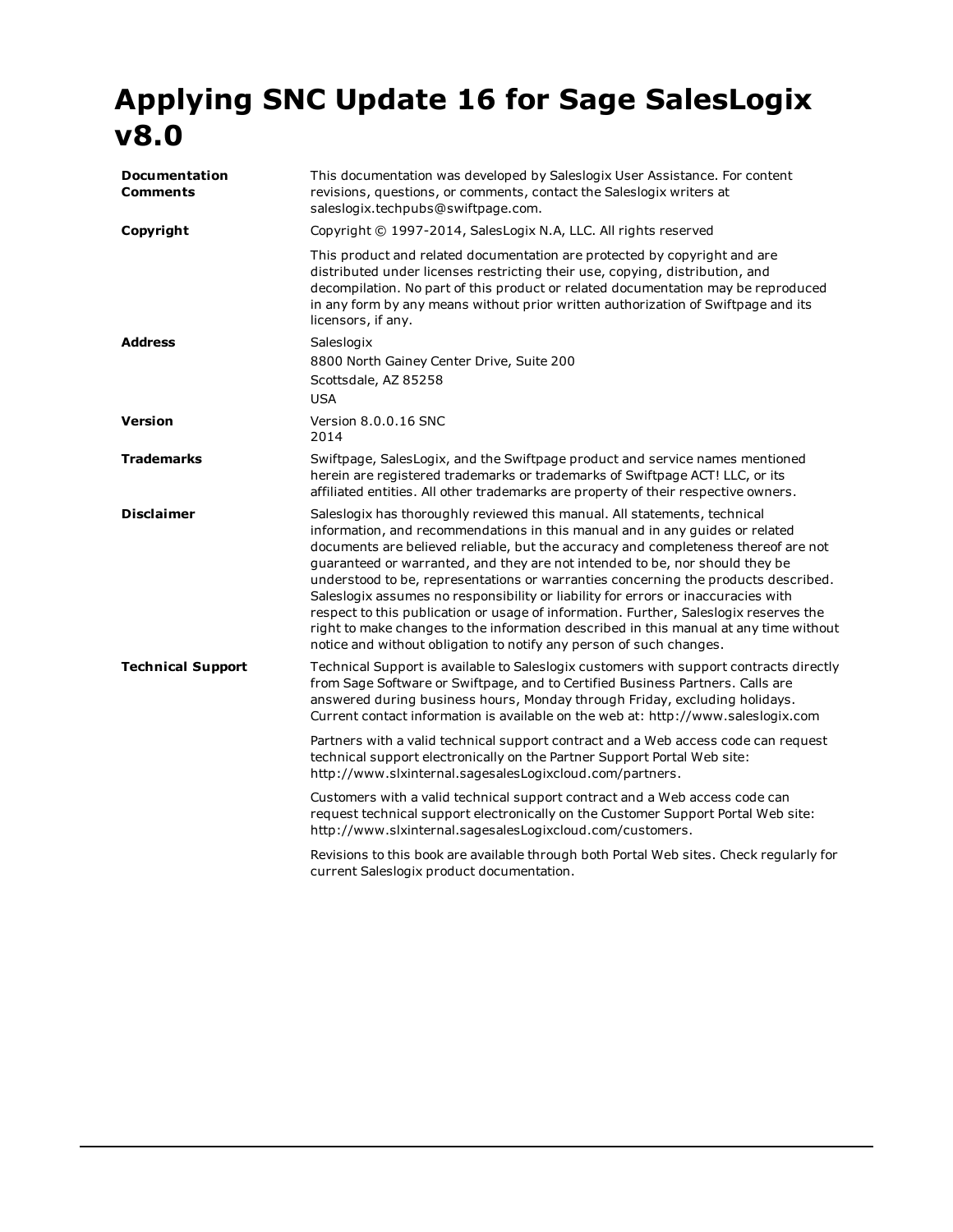# **Applying SNC Update 16 for Sage SalesLogix Version 8.0**

This document describes SNC Update 16 for Sage SalesLogix version 8.0. SNC Updates provide modifications to pieces of Sage SalesLogix such as the Provider, SLXServer, Admin, Architect, see target Client, SpeedSearch, Sync Server, Sync Client, and so forth. Applying these updates may also be required for Web environments when the fix is for the Provider, SLXServer, or SpeedSearch.

## **Prerequisites**

The following Sage SalesLogix software must be installed before installing this update:

- Sage SalesLogix version 8.0.
- Sage SalesLogix 8.0 Update 02.
- Sage SalesLogix 8.0 Update 03.
- Sage SalesLogix 8.0 Update 09.
- Installations of Sage SalesLogix v8.0 that were upgraded from v7.5.4 require Update 00 for Sage SalesLogix version 8.0. This prerequisite does not apply to any other Sage SalesLogix installation scenario (such as an upgrade from 7.5.3 or earlier, or as a new installation of 8.0).



Do not install SNC Update 16 for Sage SalesLogix 8.0 on any other Sage SalesLogix version.

Sage SalesLogix v8.0 can be installed on Microsoft Windows 8 and 2012, however some additional installation steps are required. See *Installing Sage SalesLogix on Microsoft Windows 8, Windows Server 2012 and Internet Explorer 10* for detailed steps.

# **Issues Fixed in This Update**

SNC Update 16 for Sage SalesLogix version 8.0 addresses the following issues:

| <b>Defect</b> | <b>Description</b>                                                                                                          |
|---------------|-----------------------------------------------------------------------------------------------------------------------------|
| 13092091      | On ExitControl Events do not execute in the SalesLogix Windows Client.                                                      |
| 13093725      | Setting a Format String to "%0.4d" on a text control does not return<br>desired result in the SalesLogix Windows Client.    |
| 13093782      | In the SalesLogix Windows Client Activities list view All Open tab, the<br>activity detail view does not display correctly. |
| 13093795      | In the SalesLogix Windows Client Dashboard, Today's Schedule and My<br>Activities are truncated.                            |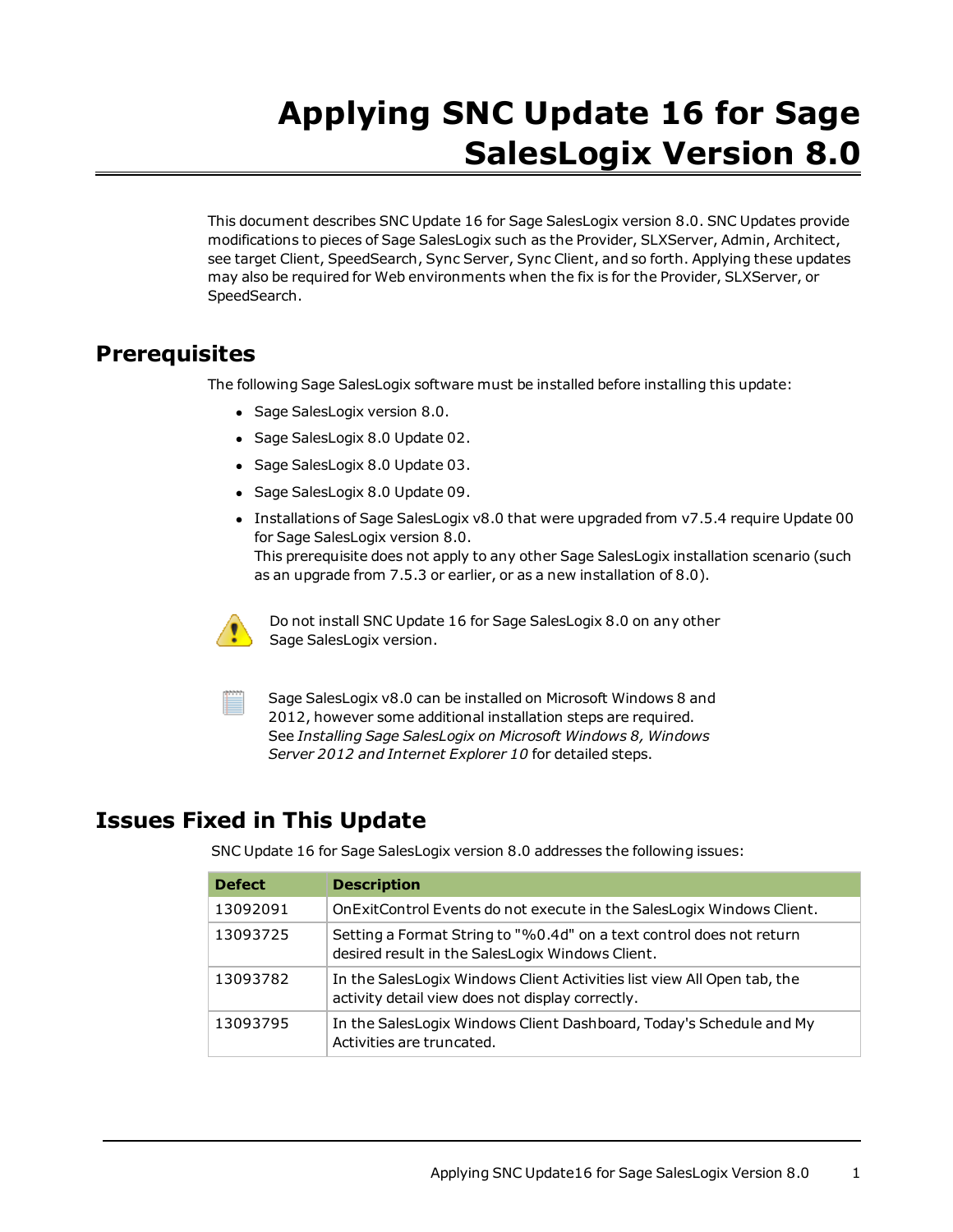| <b>Defect</b> | <b>Description</b>                                                                                                                                                                                         |
|---------------|------------------------------------------------------------------------------------------------------------------------------------------------------------------------------------------------------------|
| 13093911      | When using UK regional settings in the SalesLogix Windows Client,<br>groups with date conditions return incorrect results.                                                                                 |
| 13094030      | Extended characters in activity notes do not display correctly in the<br>SalesLogix Windows Client Calendar view.                                                                                          |
| 13094306      | In the SalesLogix Windows Client Query Builder, duplicate values display<br>when a user selects CONTACT. TYPE in a Contact group.                                                                          |
| 13094308      | In the SalesLogix Windows Client Opportunity list view when a record is<br>highlighted the text changes to white.                                                                                          |
| 14094558      | In the SalesLogix Windows Client, ticket activities display encoded<br>characters in the preview.                                                                                                          |
| 14094581      | A "List index out of bounds" error message displays after setting up a new<br>group with specific operators and values.                                                                                    |
| 14094584      | Logging an Outlook e-mail to history using SendSLX for leads only records<br>a history record for the lead that comes first alphabetically.                                                                |
| 14094594      | In the SalesLogix Windows Client, users cannot "Send as" another user<br>when using Mail Merge.                                                                                                            |
| 14094616      | When adding or modifying a column header in the SalesLogix Windows<br>Client Query Builder, characters with accents to do not display correctly.                                                           |
| 14094784      | The SQL statements generated for groups created in the SalesLogix<br>Windows Client Query Builder with condition operators "does contain<br>data" or "does not contain data" do not include empty strings. |

### **Previously Fixed Issues**

SNC Update 16 for Sage SalesLogix 8.0 contains fixes released in previous updates.

SNC Update 13 for Sage SalesLogix version 8.0 addresses the following issues:

| <b>Defect</b> | <b>Description</b>                                                                                                                   |
|---------------|--------------------------------------------------------------------------------------------------------------------------------------|
| 13091271      | In a French or German environment, extended characters in the Notes<br>field of the Create Note for Activity Pad view are corrupted. |
| 13092304      | A username with Korean characters is corrupted in the Sales Client status<br>bar.                                                    |
| 13092607      | In Query Builder, Select Value dialog box may return duplicate entries for<br>any user other than Admin.                             |
| 13092626      | Group condition value is blank when editing group conditions for an<br>existing group in a specific order.                           |
| 13093469      | In the Replace Data tool, Search and Replace does not handle extended<br>character properly.                                         |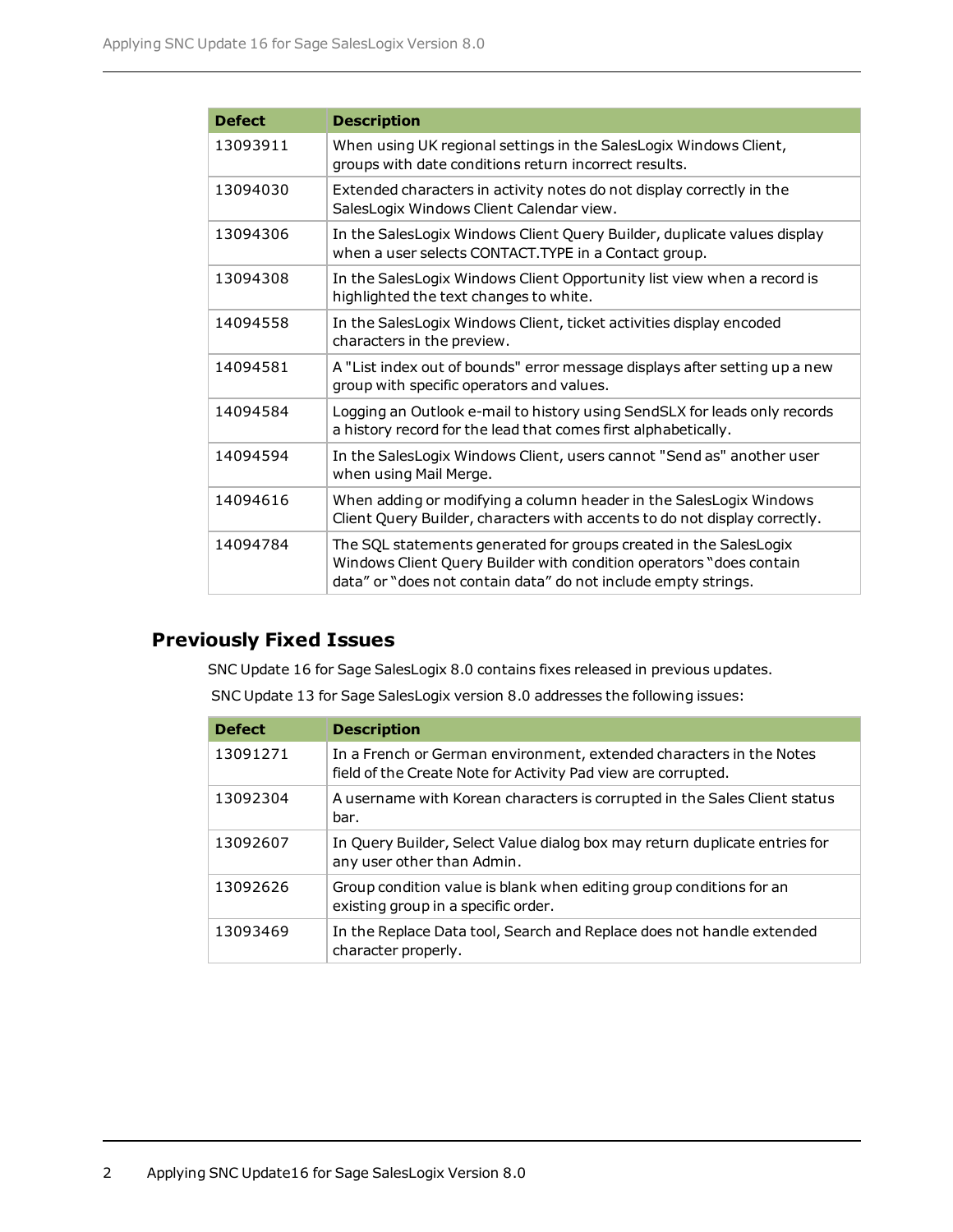| <b>Defect</b> | <b>Description</b>                                                                                                                        |
|---------------|-------------------------------------------------------------------------------------------------------------------------------------------|
| 12088788      | For users of Office 2010, the threshold for exporting records using Export<br>to Excel is now $200,000 +$ records.                        |
| 13091210      | In some localized environments, the tooltips on Calendar page timeless<br>activities appear to be corrupted.                              |
| 13092156      | In a localized environment, Admin groups are corrupted when the admin<br>is logged on as ADMIN and schedules a sales process.             |
| 13092178      | In a Korean localized environment, the Lead Source lookup does not<br>appear to work anywhere in the SalesLogix client.                   |
| 13092179      | In a localized environment, there is corrupted text in the drop down list<br>when adding targets to campaign from group.                  |
| 13092258      | In a localized environment, extended characters are corrupted in the<br>Calendar Reports Overflow dialog.                                 |
| 13092264      | An exception error displays when sharing a group.                                                                                         |
| 13092303      | In a Korean localized environment, there may be corrupted characters in<br>Query Builder.                                                 |
| 13092392      | When sending email from the SalesLogix Windows Client using SendSLX,<br>Unicode characters do not display correctly.                      |
| 13092617      | In a Russian localized environment, an error occurs after clicking in the<br>SalesLogix Windows Client Activities View Confirmations tab. |

SNC Update 10 for Sage SalesLogix version 8.0 addresses the following issues:

SNC Update 08 for Sage SalesLogix version 8.0 addresses the following issues:

| <b>Defect</b> | <b>Description</b>                                                                                                                                                          |
|---------------|-----------------------------------------------------------------------------------------------------------------------------------------------------------------------------|
| 12091101      | Date Literal value "dateadd(hh,-12, getdate()), GETDATE()" causes errors<br>when used as a condition in Query Builder.                                                      |
| 13091557      | Adding an Attachment from Recent places in the SalesLogix Client adds a<br>shortcut to the top level of the path and does not allow the user drill down<br>to select a file |
| 13091816      | Enable Office 2013 support.                                                                                                                                                 |

## **File Information**

This update may include .pdb files which are not listed in the following table. These files are included to provide additional logging information for troubleshooting purposes.

| <b>File Name</b>               | <b>File Contents</b>            | <b>File Version</b> |
|--------------------------------|---------------------------------|---------------------|
| SLX_v800_SNC_<br>Update_16.zip | SLX_v800_SNC_Update_16.exe      |                     |
|                                | SalesLogix v8.0.0 Update 10.sxb |                     |
|                                | SalesLogix v8.0.0 Update 16.sxb |                     |
| SLX_v800_SNC_<br>Update 16.exe | SalesLogix.exe                  | 8.0.0.8763          |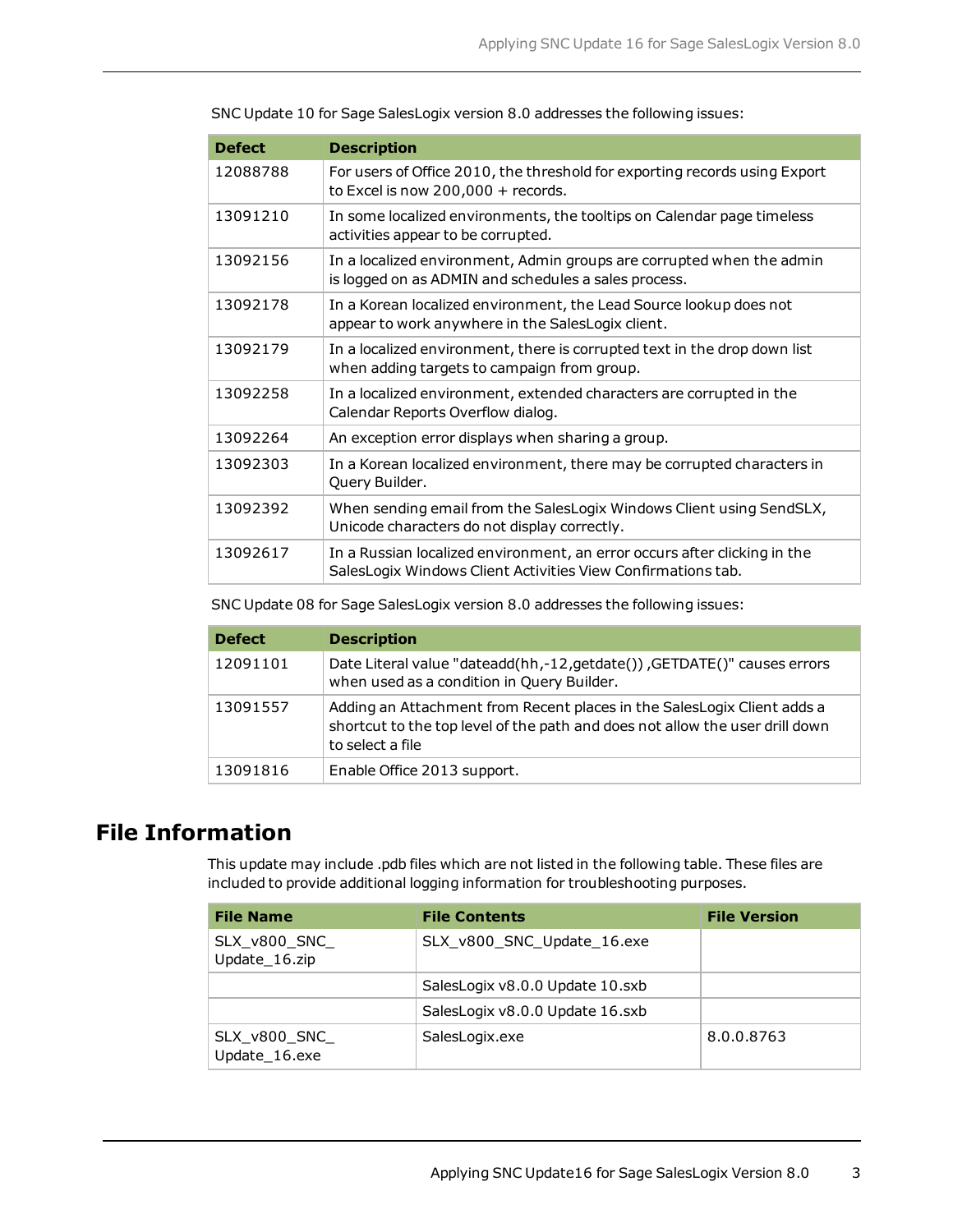| <b>File Name</b>                      | <b>File Contents</b>                                                         | <b>File Version</b> |
|---------------------------------------|------------------------------------------------------------------------------|---------------------|
|                                       | SLXControls.ocx                                                              | 8.0.0.8763          |
|                                       | SLXMMEngine.dll                                                              | 8.0.0.8763          |
|                                       | SLXMMGUI.dll                                                                 | 8.0.0.8763          |
| SalesLogix v8.0.0 Update<br>10.sxb    | Scripts, VBscript System: SLX_<br>Export_Group_To_Excel - modified<br>script |                     |
| SalesLogix v8.0.0 Update<br>$16$ .sxb | Insert Plugin (Scripts, VBscript<br>System: SLX Lead Support)                |                     |

# **Applying the Update**

Install this Update to all computers with the following components installed:

- Administrative Tools and Servers
- Sage SalesLogix Client
- Sage SalesLogix Remote Client



Install the SalesLogix v8.0.0 Update 10.sxb and SalesLogix v8.0.0 Update 16.sxb bundles using the Sage SalesLogix Administrator.

Before installing the SalesLogix v8.0.0 Update 10.sxb and SalesLogix v8.0.0 Update 16.sxb bundles, review the files included in the update. Back up any customized files that may be affected, or back up the whole project if there are many files. Then, apply the update bundles in one of the following ways:

- Manually merge the update items with the customized items.
- Apply the bundles (overwriting all existing items), and then manually merge the customized items.

#### **To begin the install**

- 1. Close all Sage SalesLogix applications on the computer to which you are applying the Update.
- 2. Extract the contents of the **SLX\_v800\_SNC\_Update\_16.zip** file to a temporary folder.
- 3. Navigate to the folder where you extracted the Update files and double-click **SLX\_ v800\_SNC\_Update\_16.exe**.
- 4. On the **SalesLogix v8.0.0 SNC Update 16** screen select one of the following:
	- **Install the SalesLogix Update** extracts the update files to a temporary folder and removes the files once the installation is complete.
	- <sup>l</sup> **Extract and Install the SalesLogix Update** extracts the update files to a location you specify. The files are not removed once the installation is complete. If you choose this option, select a location where you want to store the update files.
- 5. Click **Next**.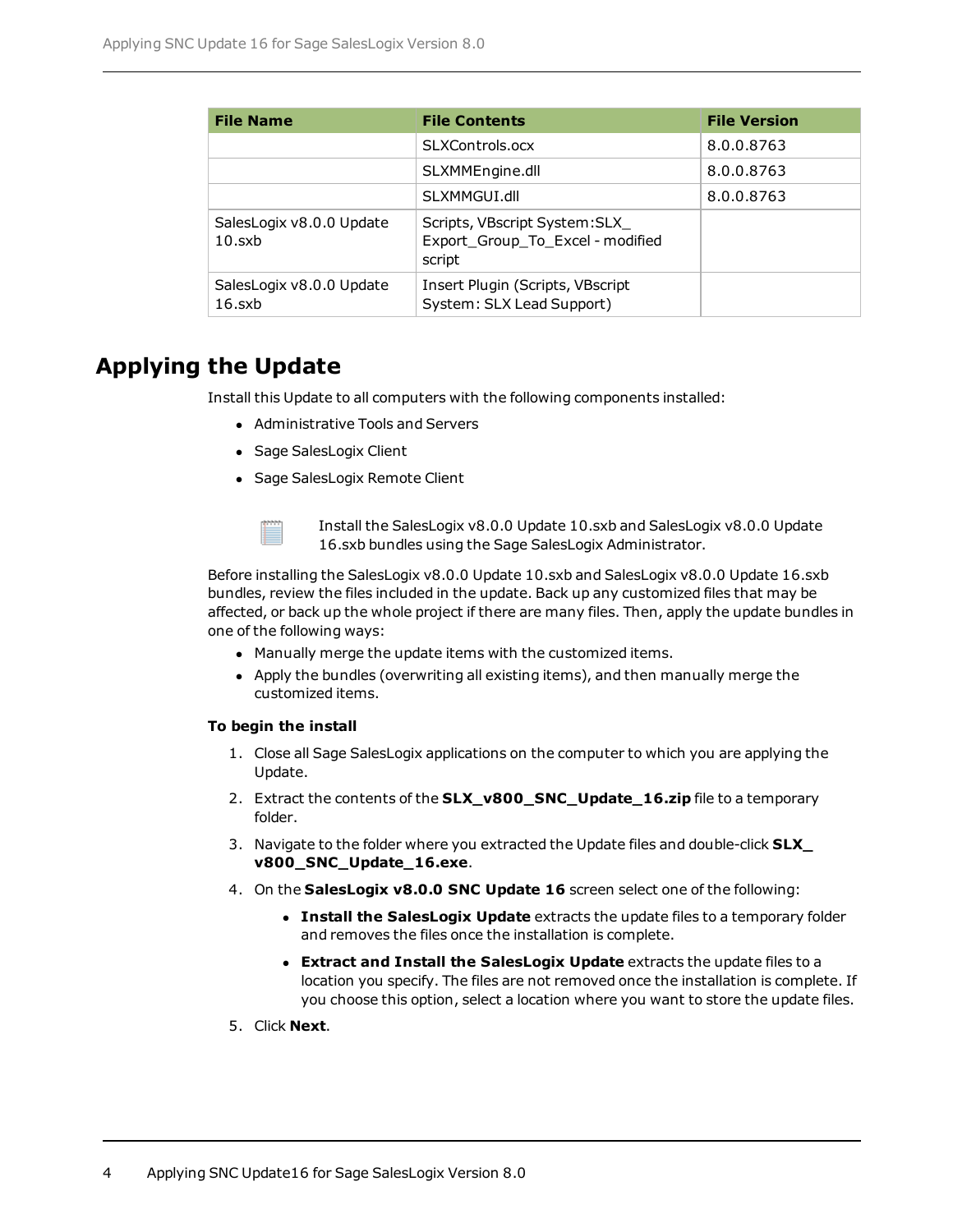6. On the **Welcome** screen, click **Install** to install the patch.

Automated installations can be used to install the Sage SalesLogix Client for new users. When the automated installation is updated using this method, it contains the initial version of the Sage SalesLogix Client and all service packs and updates applied to your system.

7. On the **Completed** screen, click **Finish**.

#### **Finding Script Changes**

Changes to Sage SalesLogix scripts, and scripts on forms, can be researched using a third-party comparison utility such as Beyond Compare or Microsoft Word. You can use the following example procedure to determine the Sage SalesLogix script changes in this release. Then, use that information to update your custom scripts with the Sage SalesLogix changes, or add your customizations to the Sage SalesLogix script.

#### **To find script changes**

- 1. Apply the upgrade bundles to a test environment.
- 2. Open the original version of the script or form you want to research in the **Architect**.
- 3. Right-click the script, and then click **Select All**.
- 4. Copy and paste the information to a text editor, such as **WordPad**.
- 5. Save the script with the version number in the name.
- 6. Repeat steps 2 5 for the same plugin updated in this release.
- 7. Open the original plugin version in **Microsoft Word** (saved in step 5).
- 8. On the **Tools** menu, click **Compare and Merge Documents**.
- 9. Browse to and select the updated plugin (saved in step 6) and click **Merge**.
- 10. View the code changes and determine how to merge the Sage SalesLogix changes with your customizations.

#### **Installing the Bundles Using the Sage SalesLogix Administrator**

Use the Sage SalesLogix Administrator to install the SalesLogix v8.0.0 Update 10 and SalesLogix v8.0.0 Update 16 bundles.



Before installing the update bundles, create a bundle of all customized plugins in your database. Sage SalesLogix does not overwrite your customized plugins. However, this bundle can be used as a backup of your customizations.

#### **To install the bundles**

- 1. Open the **Administrator**.
- 2. On the **Navigation Bar**, click **Bundles**.
- 3. Click **Install**.
- 4. Navigate to the folder where you extracted the Update files and double-click the bundle named **SalesLogix v8.0.0 Update 10.sxb**.
- 5. After the bundle is loaded, the **Choose Actions to Install** dialog box appears. View the plugins to be installed with this release, and then click **OK**.